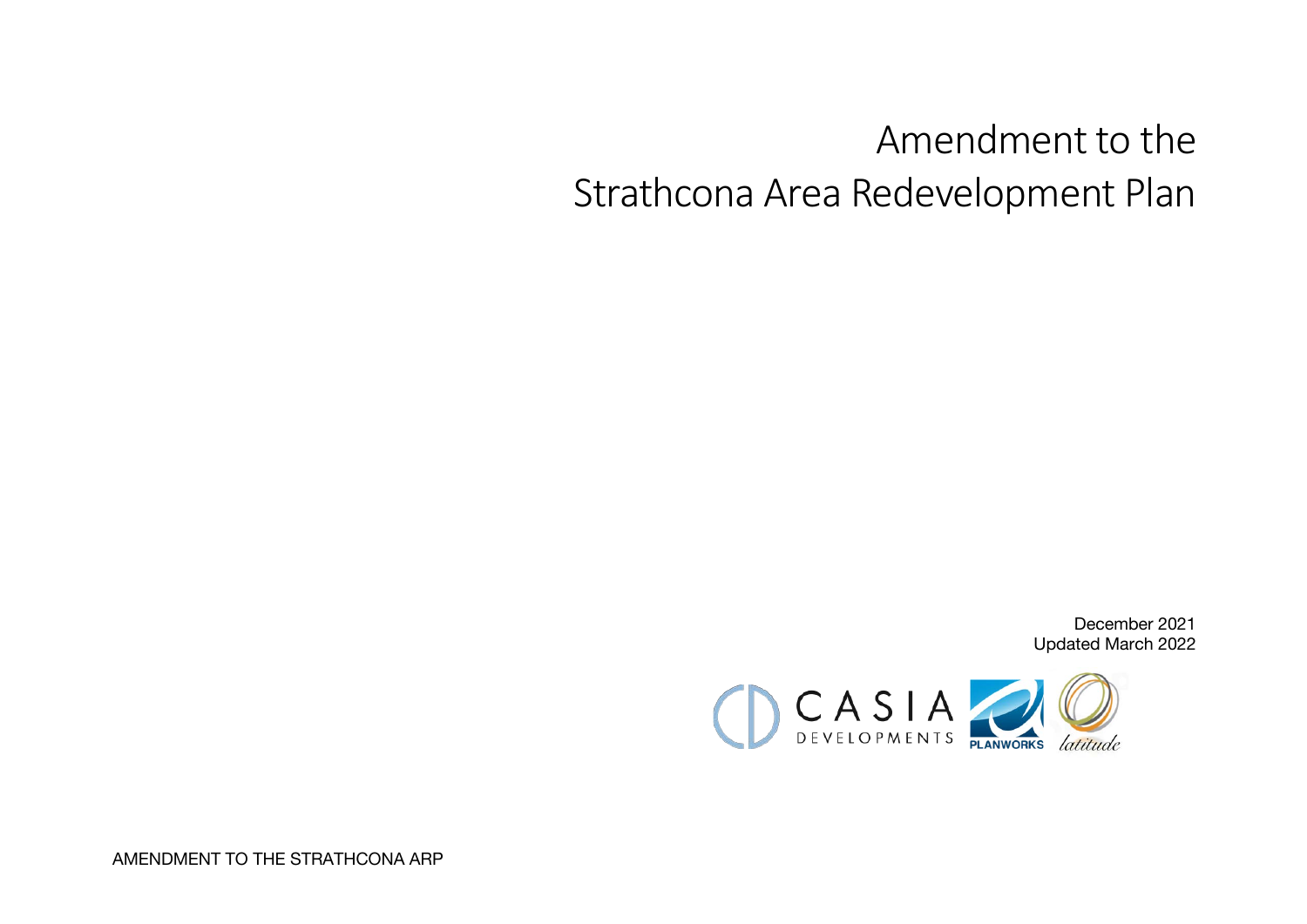#### **TABLE OF CONTENTS**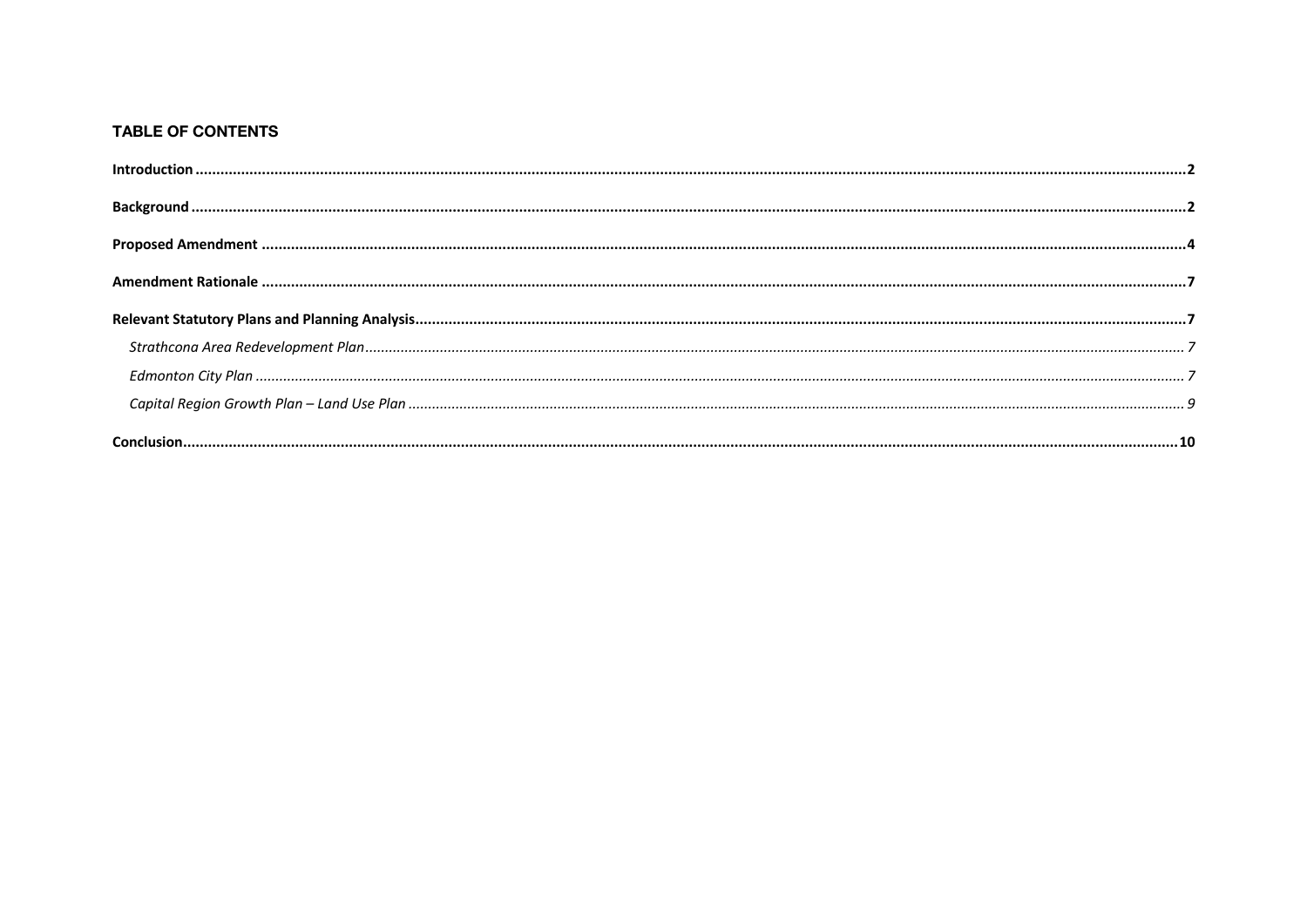#### Introduction

The proposed amendment to the Strathcona ARP, Bylaw 11890, has been prepared for a redevelopment site in the Ritchie neighbourhood comprised of the land described as Lot 8A, Block 40, Plan 1722883; Lot 13, Block 40, Plan I17; Lot 14, Block 40, Plan I17; and Lot 15, Block 40, Plan I17. The development site consists of 0.32 hectares. 9919 80 Avenue NW is a consolidated series of 5 vacant lots which are zoned DC2.940 which allows for development of a five-story residential building, and 9907 to 9903 80 Avenue NW is a series of three single lots which are zoned RA7 which would accommodate a residential building up to four storeys.

The purpose of the plan amendment is to allow for the redevelopment of the vacant land and single detached homes to two comprehensively planned 14 and 6 storey apartment buildings with a mid-block publicly accessible amenity space. The site is identified in the West Ritchie Sub- Area within the Strathcona Area Redevelopment Plan.

#### Background

The Strathcona ARP was adopted by Council as Bylaw 11890 on December 15, 1998. Since that time the plan has been amended over time recognizing changes to the marketplace, housing, and commercial preferences, updating maps and for various other planning reasons. In July 2011, the West Ritchie Area was added to the ARP by Bylaw 15811. This West Ritchie Sub-Area added to the ARP recognizes the area as a unique part of Edmonton separated from the adjacent communities of Strathcona and Ritchie by arterial roadways and rail facilities. Having an eclectic mix of commercial, industrial, institutional, and residential uses, the area was recognized as having substantial redevelopment potential with a large number of underutilized sites and sites near the end of their effective development life. The intent for the area since 2011 is to encourage a vibrant, urban village with high quality urban design and architecture. Figure 1 shows the existing West Ritchie Land Use Concept and subject site.

Surrounding the site are low-rise walk-up apartment buildings, and single detached housing on land zoned RA7, Low Rise Apartment Zone. Along 80 Avenue NW moving west into the area there have been several re-development projects to mixed use commercial and residential apartment buildings.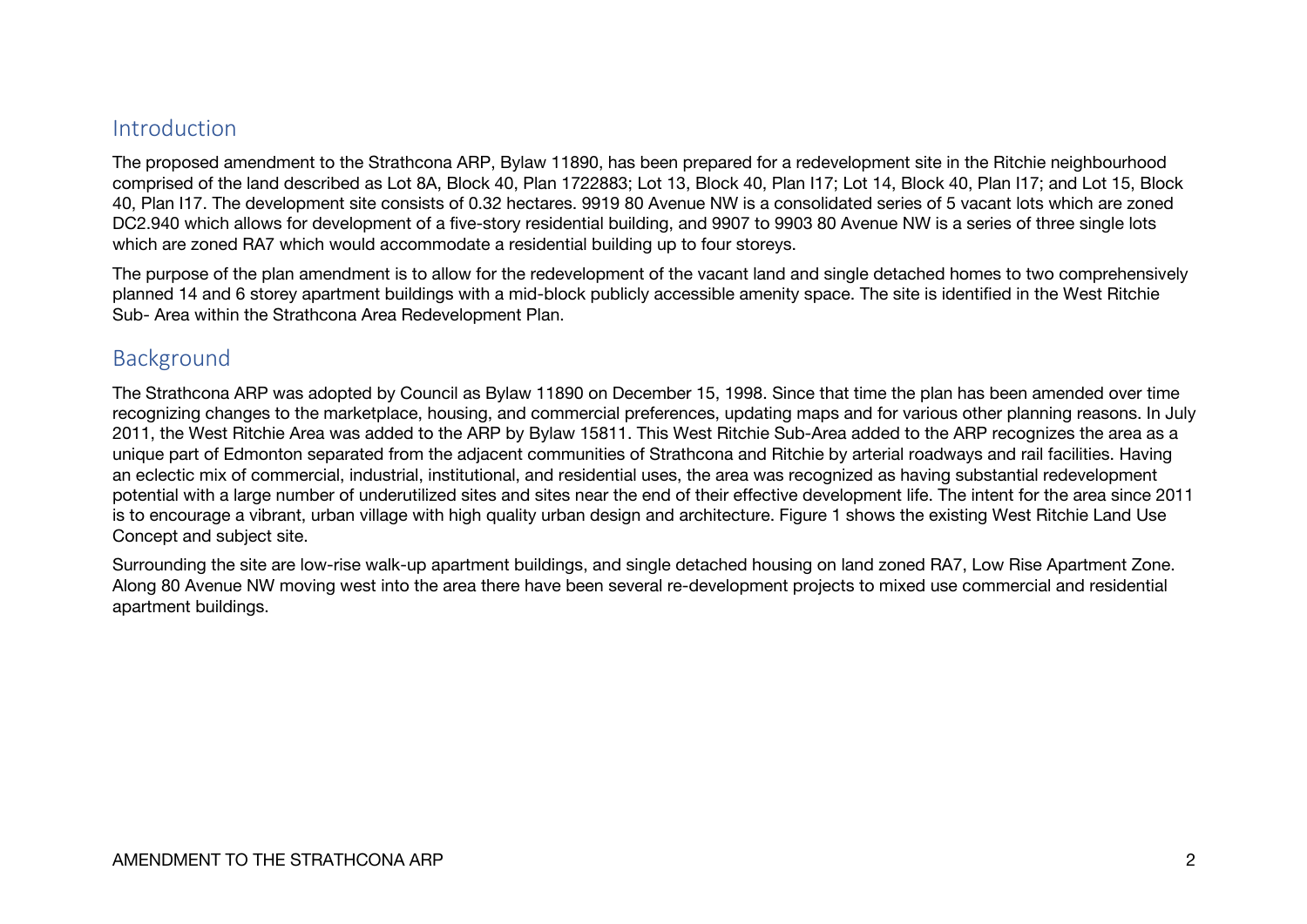

*Figure 1. Site Location in West Ritchie*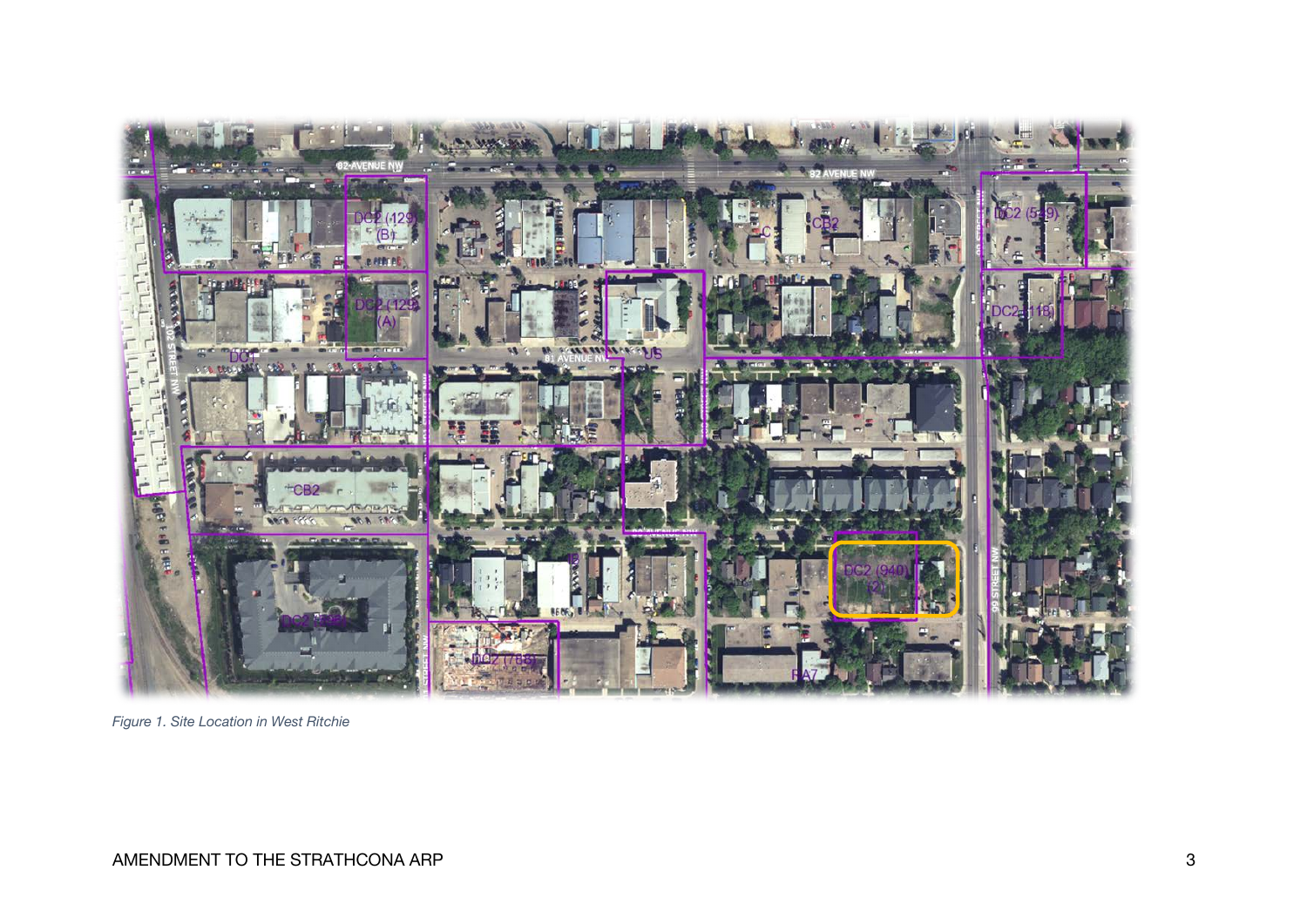## Proposed Amendment

The proposed amendment to the Strathcona ARP is to re-designate the site from Low Rise Apartment area to Mid Rise Apartment area up to 14 Storeys.

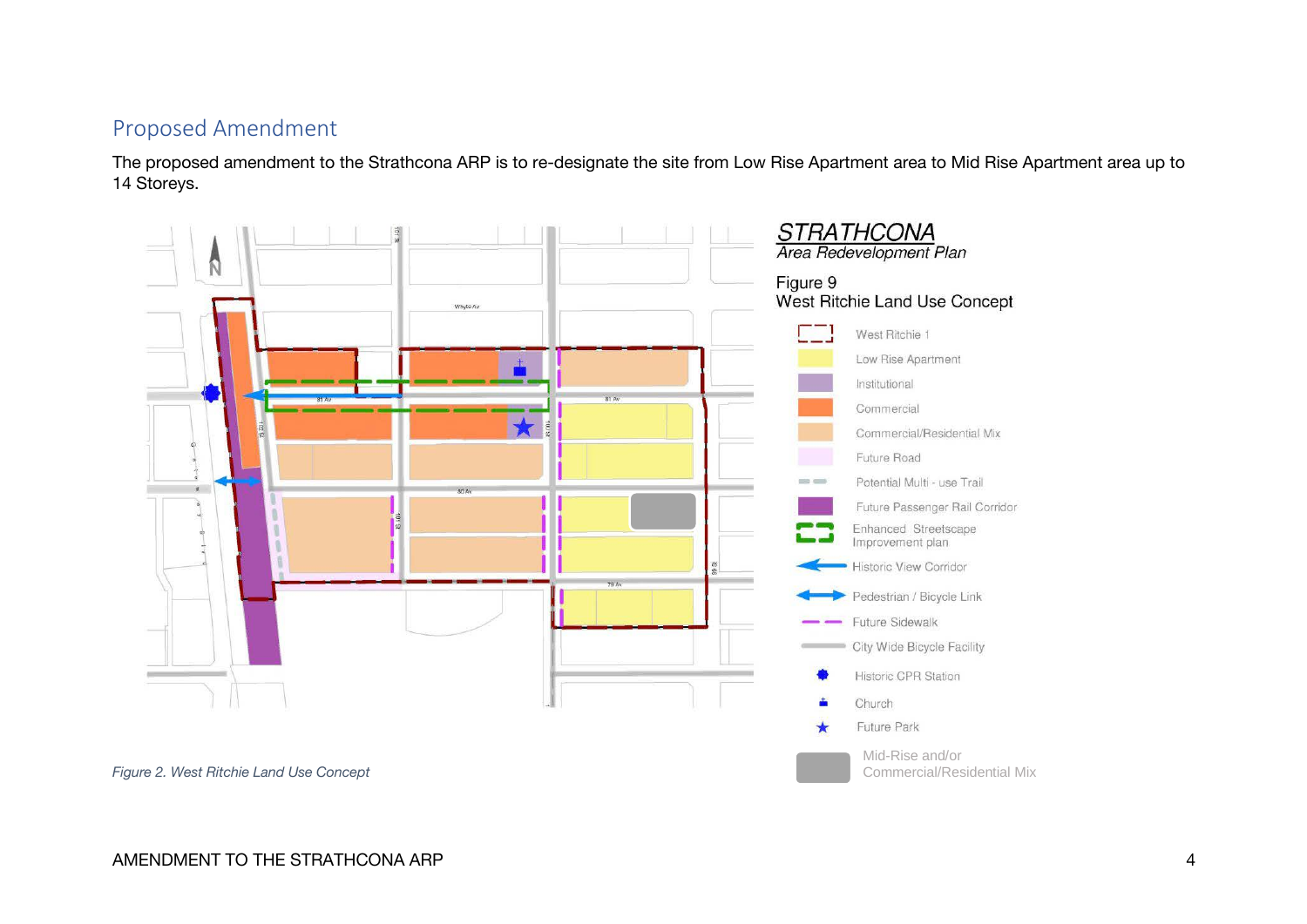The objectives and policies in the Strathcona ARP pertaining to the West Ritchie sub-area require amendment as follows:

| <b>From Objective</b>                                                                                                                                                                                                                                                                          | <b>To Objective</b>                                                                                                                                                                                                                                                                                                                                                                                                                                                                                                                                             |
|------------------------------------------------------------------------------------------------------------------------------------------------------------------------------------------------------------------------------------------------------------------------------------------------|-----------------------------------------------------------------------------------------------------------------------------------------------------------------------------------------------------------------------------------------------------------------------------------------------------------------------------------------------------------------------------------------------------------------------------------------------------------------------------------------------------------------------------------------------------------------|
| p. 5, 7. Require apartment development to be sensitive in scale with<br>the existing development and retain the character and pattern of low<br>density development. Notwithstanding the above:                                                                                                | p. 5, 7. Require apartment development to be sensitive in scale with<br>the existing development and retain the character and pattern of low<br>density development. Notwithstanding the above:<br>d. the Site located at the southwest corner of 99 Street NW and 80<br>Avenue NW (legally described as Lot 8A, Block 40, Plan 1722883;<br>Lot 13, Block 40, Plan I17; Lot 14, Block 40, Plan I17; and Lot 15,<br>Block 40, Plan I17) which shall be permitted to be developed as two<br>mid-rise mixed-use buildings with a maximum height of 23m and<br>49m. |
|                                                                                                                                                                                                                                                                                                |                                                                                                                                                                                                                                                                                                                                                                                                                                                                                                                                                                 |
| p. 5, 1. Prevent expansion of new commercial development into<br>adjacent residential areas.                                                                                                                                                                                                   | p. 5, 1. Prevent expansion of new commercial development into<br>adjacent residential areas, except local small scale commercial uses<br>located within the West Ritchie sub-area developed as part of a<br>comprehensive mixed use development.                                                                                                                                                                                                                                                                                                                |
| p. 8, 3. Encourage the architectural and urban design elements of 4.<br>major new development to be harmonious with the traditional<br>forms of existing development, by reflecting the basic<br>proportions, materials, mass and height of existing structures.<br>Notwithstanding the above: | p. 8, 3. Encourage the architectural and urban design elements of 4.<br>major new development to be harmonious with the traditional forms<br>of existing development, by reflecting the basic proportions,<br>materials, mass and height of existing structures. Notwithstanding<br>the above: $\dots$                                                                                                                                                                                                                                                          |
|                                                                                                                                                                                                                                                                                                | d. the Site located at the southwest corner of 99 Street NW and 80<br>Avenue NW (legally described as Lot 8A, Block 40, Plan 1722883;<br>Lot 13, Block 40, Plan I17; Lot 14, Block 40, Plan I17; and Lot 15,<br>Block 40, Plan I17) which shall be permitted to be developed as a<br>mixed use development with two mid-rise buildings with a podium                                                                                                                                                                                                            |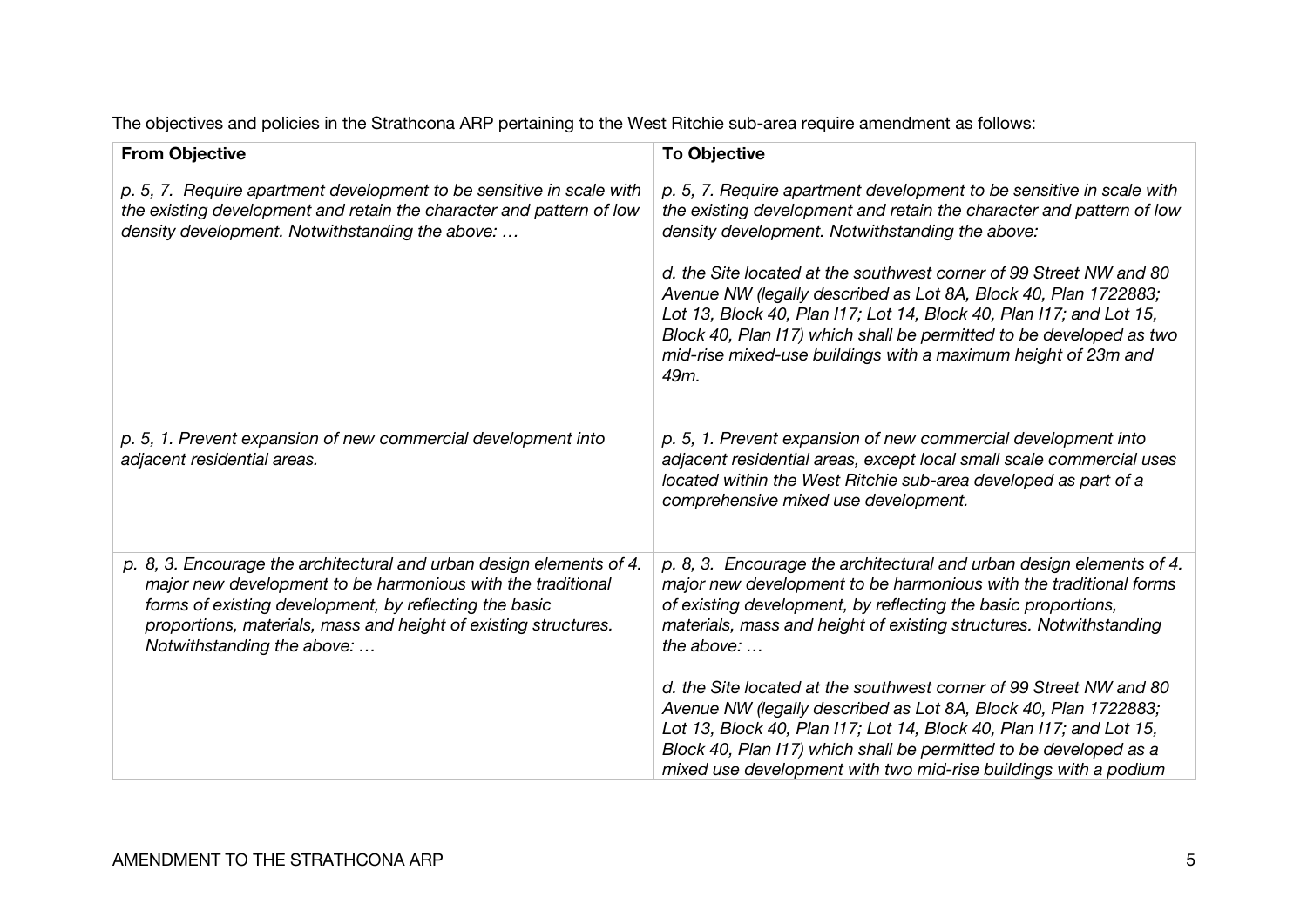|                                                                                                                                                                                                                                                                                                                                                                                                | and associated step backs which provide for a transition in height<br>with the surrounding low rise residential apartment buildings.                                                                                                                                                                                                                                                                                                                                                   |
|------------------------------------------------------------------------------------------------------------------------------------------------------------------------------------------------------------------------------------------------------------------------------------------------------------------------------------------------------------------------------------------------|----------------------------------------------------------------------------------------------------------------------------------------------------------------------------------------------------------------------------------------------------------------------------------------------------------------------------------------------------------------------------------------------------------------------------------------------------------------------------------------|
| <b>From Policy</b>                                                                                                                                                                                                                                                                                                                                                                             | <b>To Policy</b>                                                                                                                                                                                                                                                                                                                                                                                                                                                                       |
| q. 41, 4. Only residential land uses will be supported from the alley<br>south of 79 Avenue to 81 Avenue between 99 and 100 Streets.                                                                                                                                                                                                                                                           | p.41, 4. Limited local commercial uses will be allowed from the alley<br>south of 79 Avenue to 81 Avenue between 99 and 100 Streets where<br>integrated within a mixed use residential development.<br>Please refer to the existing Land Use Policy 1. P. 41 A mix of<br>commercial and residential land uses will be supported in West<br>Ritchie.                                                                                                                                    |
| p. 41 1. Building heights will be limited to four storeys through any<br>future rezoning applications in West Ritchie except for the lots<br>legally described as Lots 8-12, Block 40, Plan 117, located at<br>9909, 9913, 9917, 9921 and 9925 - 80 Avenue NW where a<br>rezoning to a (DC2) Site Specific Development Control Provision<br>shall be allowed to a maximum height of 5 storeys. | p. 41, 1. Building heights will be limited to four storeys through any<br>future rezoning applications in West Ritchie except for the lots legally<br>described as Lot 8A, Block 40, Plan 1722883; Lot 13, Block 40, Plan<br>117; Lot 14, Block 40, Plan 117; and Lot 15, Block 40, Plan 117<br>located at 9919, 9907, 9905, and 9903 - 80 Avenue NW where a<br>rezoning to a (DC2) Site Specific Development Control Provision<br>shall be allowed to a maximum height of 14 storeys. |
| p. 41, 8. In any residential DC2 rezoning applications and in<br>development permit applications where they have the discretion,<br>City Planners and Development Officers will ensure that there is a<br>reasonable variety of dwelling sizes and styles including family-<br>oriented dwellings in each apartment development with more than<br>10 dwellings.                                | p. 41, 8<br>This will be addressed through the DC2                                                                                                                                                                                                                                                                                                                                                                                                                                     |
| p. 41, 5 The Pedestrian Commercial Shopping Street Overlay will be<br>applied in conjunction with rezoning to a standard commercial zone                                                                                                                                                                                                                                                       | p. 41, 5.                                                                                                                                                                                                                                                                                                                                                                                                                                                                              |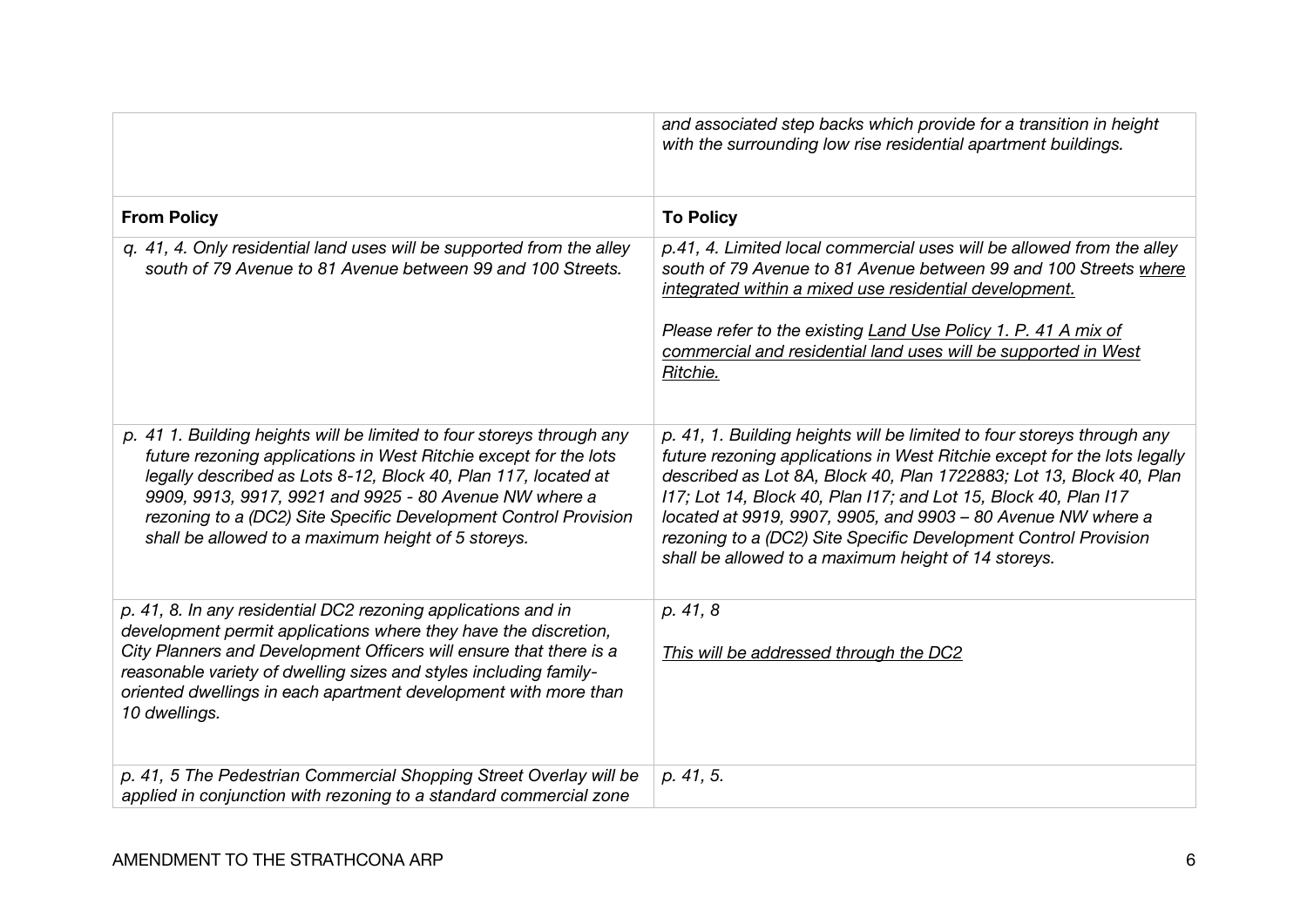| and fundamental elements of this overlay will be included in any<br>commercially-based (DC2) Site Specific Development Control<br>Provision rezoning. | This will be addressed through the DC2 |
|-------------------------------------------------------------------------------------------------------------------------------------------------------|----------------------------------------|
|-------------------------------------------------------------------------------------------------------------------------------------------------------|----------------------------------------|

# Amendment Rationale

This portion of Ritchie has experienced a significant transition in range of use and intensity over the past two decades with the introduction of new mixed use residential buildings at 102 Street and 101 Street south 82 Avenue NW. The area has historically contained a range of light industrial, commercial, and residential use including both single detached housing with low rise apartment buildings and now with the inclusion of larger scale modern residential mixed-use developments, in the West Ritchie sub area of the Strathcona ARP.

The existing DC2 Zoning and RA7 Zoning on the site do not accommodate the project vision nor will a standard zone accommodate the comprehensive redevelopment of the site, so a DC2 Site Specific Development Control Provision will accompany this amendment for consideration by City Council. The project design on the site using a higher narrower built form could not be accommodated under the existing zoning, nor to benefit the community by offering a variety of residential units and amenity space while reducing site redevelopment impacts by designing the buildings with narrower floor plates and separation to provide site transparency.

# Relevant Statutory Plans and Planning Analysis

#### Strathcona Area Redevelopment Plan

The Strathcona Area Redevelopment Plan has been in place for a number of years and has evolved through many amendments over time recognizing the active morphology of the City. The Vision and Goals for the ARP support the transitioning nature of the West Ritchie area and on balance with recognizing the historical significance of the area and allow for a diversity of housing types in the community including single family, semi-detached, row housing and apartments, to provide opportunity for people of different age groups, lifestyles, and incomes to live in the community.

#### Edmonton City Plan

The recently approved City Plan provides the City's growth policy for up to a resident population of 2 million. The Plan is characterized by a network of primary and secondary corridors, districts and nodes as the building blocks. The Plan designates, 82 Avenue NW as a Primary Corridor and 99 Street as a Secondary Corridor. This area and the site are within the intersection, of both corridor types.

A Primary Corridor is defined as being 3 to 5 blocks wide and 5 to 10 blocks long. Across this primary corridor, the built – form goals for include mid and high rise buildings. Primary Corridors are the largest, most vibrant, and most prominent urban streets in the city and region.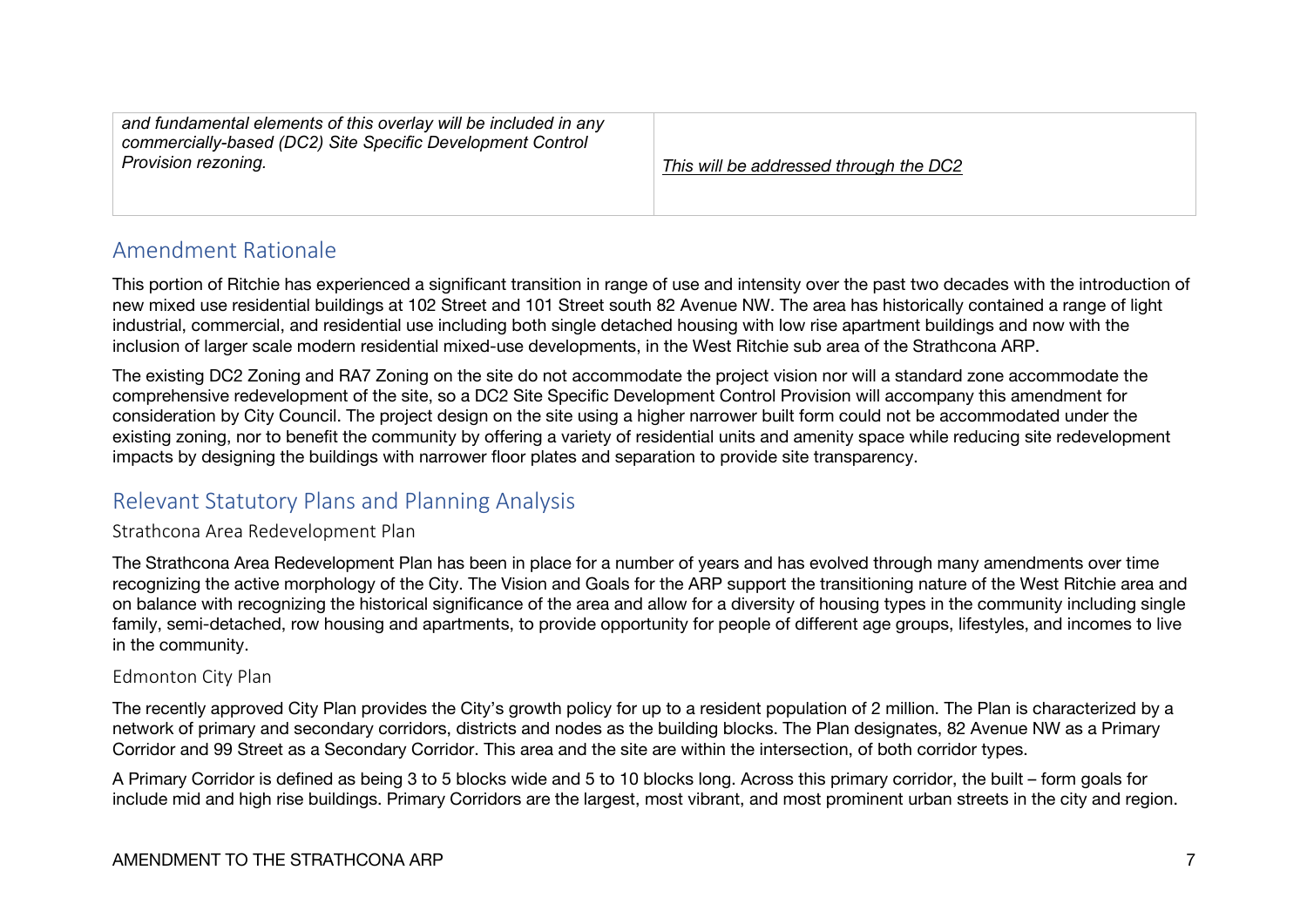They serve as destinations in and of themselves, but also provide critical connections between nodes, the rest of the city, and the region. Includes a wide range of uses and activities and mid to high rise buildings with desired density of 150 ppl/ha.

Secondary Corridors are vibrant streets smaller in scale to Primary Corridors and with a more residential character, some commercial clusters, and local destinations for surrounding communities. Are more residential in nature with mass transit and local services/amenities and low to mid rise buildings with desired densities of 75 ppl/ha.



*Figure 3. City Plan Context*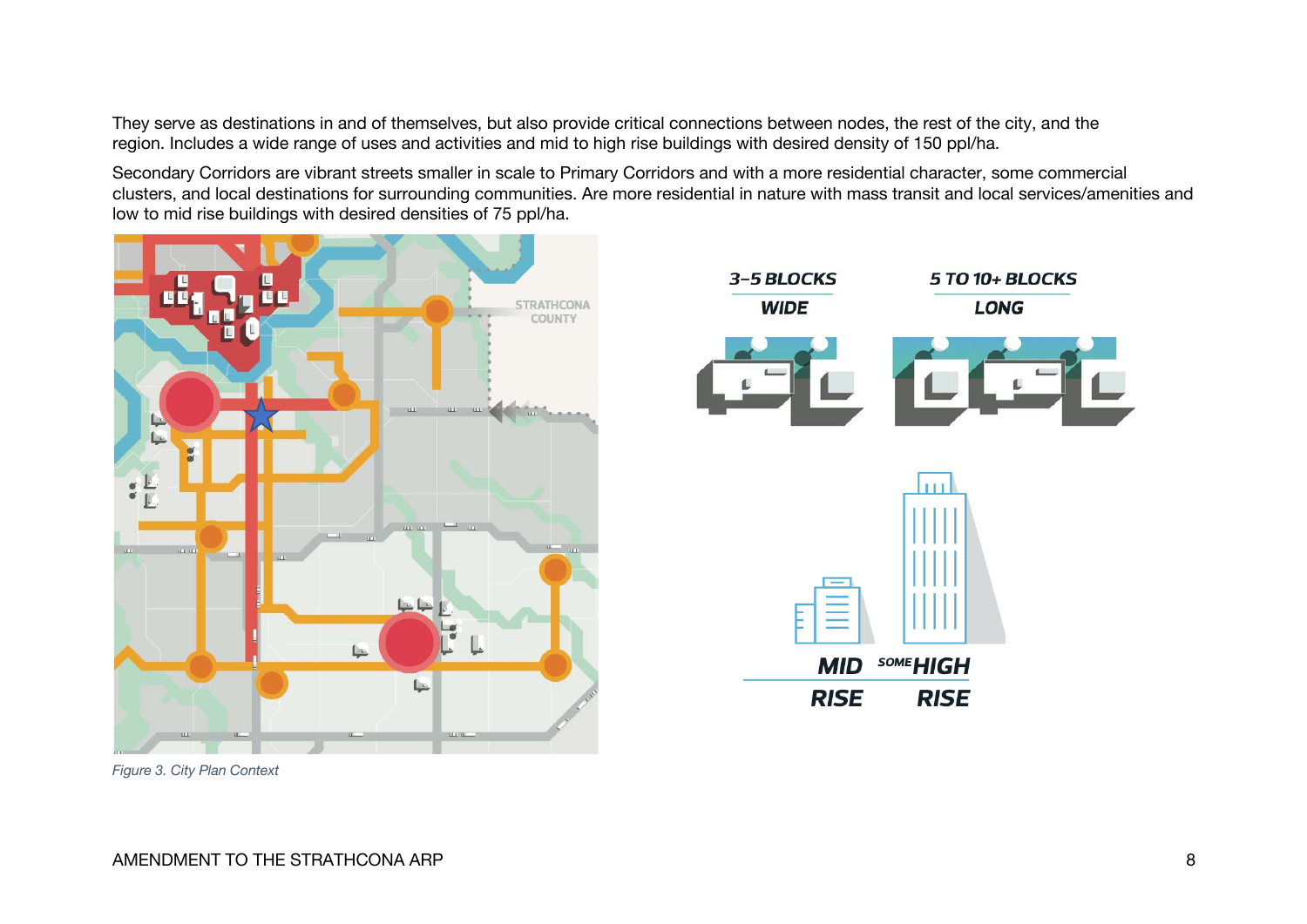## Capital Region Growth Plan – Land Use Plan

This amendment complies with the Capital Region Growth Plan – Land Use Plan as follows:

| Most new growth shall occur within priority growth areas.                                                                                                                                                                                                                                                                                                                                                             | The amendment area is located within the Capital Region<br>Board's Priority Growth Area 'B'.                                                                                                                                                                                                                                                                                                                                                                                                                                                                                                                                                                                                |
|-----------------------------------------------------------------------------------------------------------------------------------------------------------------------------------------------------------------------------------------------------------------------------------------------------------------------------------------------------------------------------------------------------------------------|---------------------------------------------------------------------------------------------------------------------------------------------------------------------------------------------------------------------------------------------------------------------------------------------------------------------------------------------------------------------------------------------------------------------------------------------------------------------------------------------------------------------------------------------------------------------------------------------------------------------------------------------------------------------------------------------|
| Priority shall be given to accommodating growth in major                                                                                                                                                                                                                                                                                                                                                              | The proposed amendment meets all four of the criteria                                                                                                                                                                                                                                                                                                                                                                                                                                                                                                                                                                                                                                       |
| employment areas and in locations that meet at least three<br>of the following four criteria:                                                                                                                                                                                                                                                                                                                         | listed:                                                                                                                                                                                                                                                                                                                                                                                                                                                                                                                                                                                                                                                                                     |
| Existing and proposed multi-mode movement corridors,<br>a)<br>including transit nodes;<br>Adjacent to existing and proposed major employment<br>b)<br>areas;<br>Redevelopment and intensification opportunities within<br>$\mathbf{C}$<br>the existing urban areas; and<br>Locations that utilize existing infrastructure and<br>d)<br>servicing capacity or logically and efficiently extend that<br>infrastructure. | The Site is located adjacent to a number of transit stops<br>a)<br>on both 99 Street and 82 (Whyte) Avenue which is a<br>major public transit route and a designated transit<br>avenue.<br>The Site is in close proximity to the Whyte Avenue<br>b)<br>Commercial District and the Downtown, which provide<br>for a variety and high number of services and<br>employment opportunities<br>The site is located within a mature neighbourhood<br>$\mathbf{C}$<br>(Ritchie) and will result in the redevelopment of a vacant<br>and underutilized site close to amenities and urban<br>services;<br>The site will make use of both existing surface and<br>d)<br>below ground infrastructure. |
| New residential developments shall provide a greater<br>proportion of higher density residential units.                                                                                                                                                                                                                                                                                                               | The proposed amendment will provide for the opportunity<br>to accommodate new residential development with a range<br>of unit types within the community and support diversity of<br>future residents.                                                                                                                                                                                                                                                                                                                                                                                                                                                                                      |